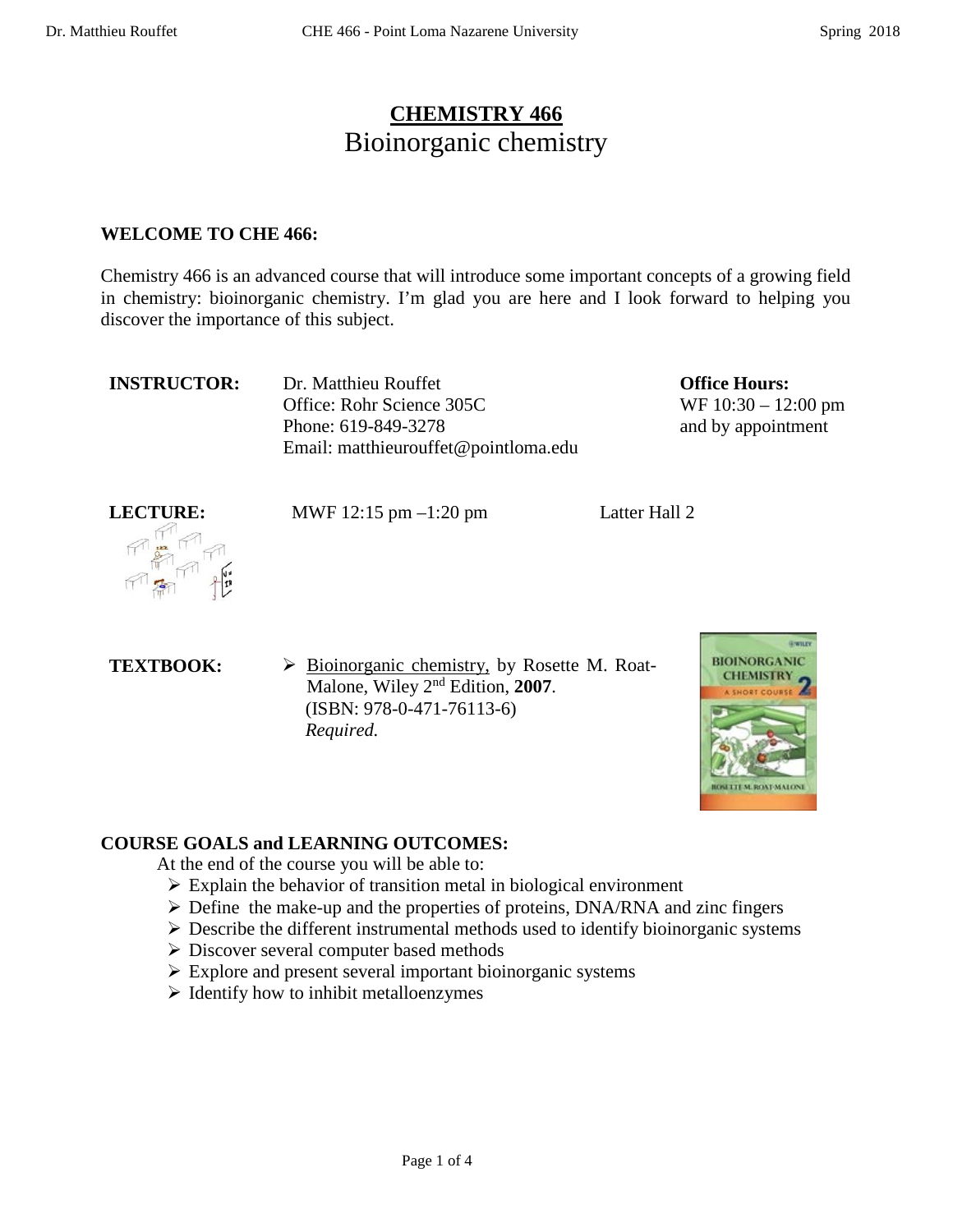### **PLNU MISSION**

#### *To Teach ~ To Shape ~ To Send*

Point Loma Nazarene University exists to provide higher education in a vital Christian community where minds are engaged and challenged, character is modeled and formed, and service becomes an expression of faith. Being of Wesleyan heritage, we aspire to be a learning community where grace is foundational, truth is pursued, and holiness is a way of life.

#### **ACADEMIC HONESTY**

Students should demonstrate academic honesty by doing original work and by giving appropriate credit to the ideas of others. Academic dishonesty is the act of presenting information, ideas, and/or concepts as one's own when in reality they are the results of another person's creativity and effort. A faculty member who believes a situation involving academic dishonesty has been detected may assign a failing grade for that assignment or examination, or, depending on the seriousness of the offense, for the course. Faculty should follow and students may appeal using the procedure in the university Catalog. See [Academic Policies](http://catalog.pointloma.edu/content.php?catoid=18&navoid=1278) for definitions of kinds of academic dishonesty and for further policy information.

#### **ACADEMIC ACCOMMODATIONS**

If you have a diagnosed disability, please contact PLNU's Disability Resource Center (DRC) within the first two weeks of class to demonstrate need and to register for accommodation by phone at 619- 849-2486 or by e-mail at [DRC@pointloma.edu.](mailto:DRC@pointloma.edu) See [Disability Resource Center](http://www.pointloma.edu/experience/offices/administrative-offices/academic-advising-office/disability-resource-center) for additional information.

#### **FINAL EXAMINATION POLICY**

Successful completion of this class requires taking the final examination (in form of oral presentations) **on its scheduled days**. The final examination schedule is posted on the [Class](http://www.pointloma.edu/experience/academics/class-schedules)  [Schedules](http://www.pointloma.edu/experience/academics/class-schedules) site. No requests for early examinations or alternative days will be approved.

#### **PLNU COPYRIGHT POLICY**

Point Loma Nazarene University, as a non-profit educational institution, is entitled by law to use materials protected by the US Copyright Act for classroom education. Any use of those materials outside the class may violate the law.

#### **ATTENDANCE AND PARTICIPATION**

Regular and punctual attendance at all classes is considered essential to optimum academic achievement. If the student is absent from more than 10 percent of class meetings, the faculty member can file a written report which may result in de-enrollment. If the absences exceed 20 percent, the student may be de-enrolled without notice until the university drop date or, after that date, receive the appropriate grade for their work and participation. See [Academic Policies](http://catalog.pointloma.edu/content.php?catoid=18&navoid=1278) in the Undergraduate Academic Catalog.

#### **ADMINISTRATION:**

Exams and Quizzes: One (1) lecture exam and 2 short quizzes will be given during the semester.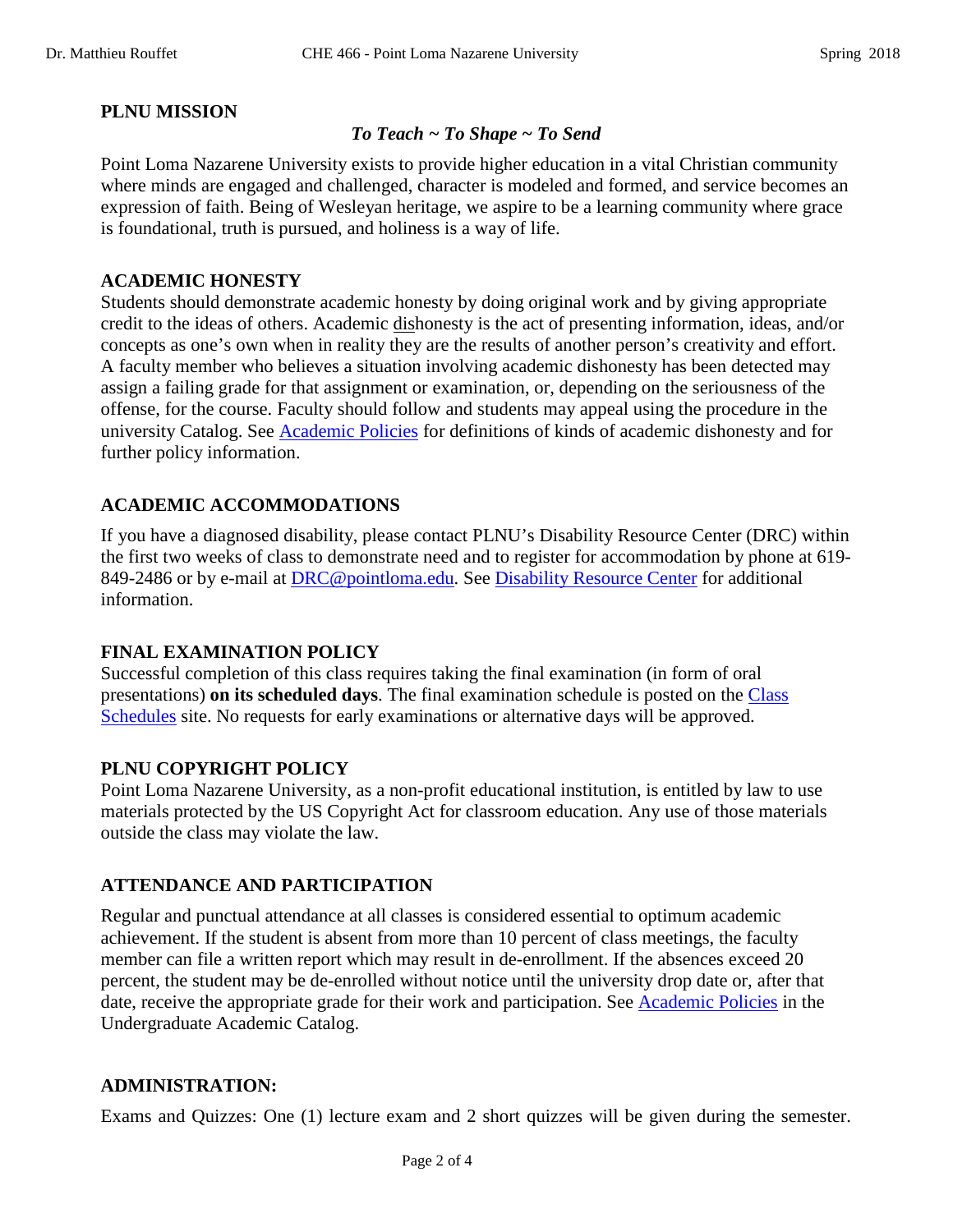Make-up exams will be arranged only if the instructor is contacted prior to the scheduled exam time and then only if you present an institutionally valid excuse. There will be no make-up quizzes.

## **EVALUATION:**

The activities described above will contribute to your total course grade according to the following:

- Lecture Examination…....………. 20%
- $\triangleright$  Homework/take-home quiz...... 20% Quiz .……………………....... 20%
- Oral presentation/project.………. 40%

Letter grades will be assigned at the end of the course based on your percentage of total possible points, according to the following scale:

| $A^{\dagger}$ 90 – 92.9 % | $\mathbf{A}$ 93 – 100 % |                   |
|---------------------------|-------------------------|-------------------|
| $B = 80 - 82.9 %$         | <b>B</b> $83 - 86.9$ %  | $B^+$ 87 – 89.9 % |
| $C = 70 - 72.9 %$         | $C$ 73 – 76.9 %         | $C^+$ 77 – 79.9 % |
| $D = 60 - 62.9$ %         | <b>D</b> $63 - 66.9$ %  | $D^+$ 67 – 69.9 % |
| $\rm{F}$ < 59.9 %         |                         |                   |

# **CHEMISTRY 466 TENTATIVE CLASS SCHEDULE**

| <b>WEEK</b> | <b>DATE</b>  | <b>LECTURE TOPICS</b>                                                                                  | <b>READINGS</b>                        |
|-------------|--------------|--------------------------------------------------------------------------------------------------------|----------------------------------------|
| Week 1      | Tue 01/09    | Introduction/syllabus/course overview                                                                  | ,,,,,,,,,,,,,,,,,,,,,,,,,,,,,,,,,,,,,, |
|             | Wed<br>01/10 | Chapter 1 metals in the body/trace elements                                                            | Chapter 1                              |
|             | Fri 01/12    | Presentations metal deficiency                                                                         | Chapter 1                              |
| Week 2      | Mon<br>01/15 | MLK day                                                                                                | ,,,,,,,,,,,,,,,,,,,,,,,,,,,,,,,,,,,,,  |
|             | Wed<br>01/16 | Chapter $1$ part 1: hard and soft principle + part 2<br>electron configuration                         | Chapter 1                              |
|             | Fri 01/19    | Chapter 1_part 2: shape of d orbitals/splitting in a<br>ligand field + chapter $2$ (protein structure) | Chapter $1+2$                          |
| Week 3      | Mon<br>01/22 | Chapter 2_2: analyzing several metalloenzymes                                                          | Chapter 2                              |
|             | Wed<br>01/24 | Presentation of the project on the different<br>metalloenzymes + $\bf{QUIZ}$ 1                         | Chapter 2                              |
|             | Fri 01/26    | Chapter 2_part 2: protein sequencing                                                                   |                                        |
| Week 4      | Mon<br>01/29 | Chapter 2_2: types of enzymes/turnover<br>number/ active site + chapter $2_3$ : DNA: cisplatin         | Chapter 2                              |
|             | Wed<br>01/31 | Chapter2_3: DNA/G quadruplex/cisplatin                                                                 | Chapter 2                              |
|             | Fri 02/02    | Chapter 2: zinc finger and hoogsten base pairs<br>Chapter 3: NMR class (basic intro)                   | Chapter 3                              |
|             | Mon<br>02/05 | Chapter3: 2D NMR, NMR vs X-ray. EPR +<br>group work                                                    | Chapter 3                              |